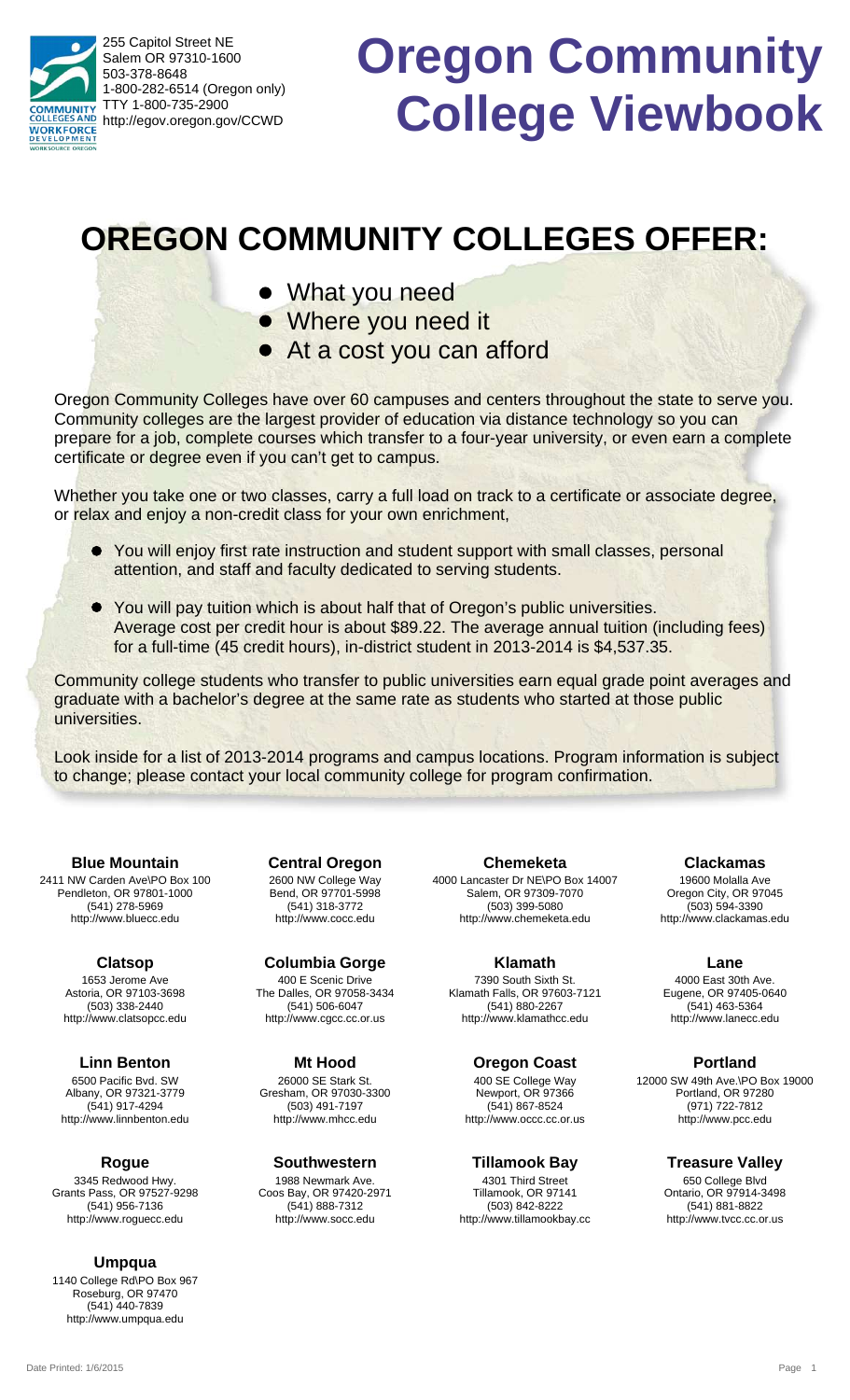**A Associates Degrees**

**P - Certificates 12-44 credits** (Career Pathway Certificate within an AAS degree, Less Than One Year<br> **P - Certificates 12-44 credits** (LTOY) Certificate, and other independent 12-44 credit Certificates)

**C Certificates 45+ credits** *(One year/Two year Certificates of Completion)*

#### ogue<br><sub>Duthwestern</sub><br>Ilamook Bay<br><sub>easure Valley</sub><br>mpqua umbia Gorge **Columbia Gorge** ntral Oregon **Treasure Valley Central Oregon Blue Mountain** Mountain **Oregon Coast Tillamook Bay Southwestern kamas Linn Benton Chemeketa Clackamas Klamath Lane Mt Hood Portland Rogue Clatsop PROGRAM AG, FOOD AND NATURAL RESOURCES**

| Agricultural Business and<br>Management, General                                                   | A  |                | A         |         |        |   |        |         |        |        |         |        |         |   | AP<br>С |   |
|----------------------------------------------------------------------------------------------------|----|----------------|-----------|---------|--------|---|--------|---------|--------|--------|---------|--------|---------|---|---------|---|
| Agricultural Production Operations,<br>General                                                     | A  |                |           |         |        |   |        |         |        |        |         |        |         |   |         |   |
| Agriculture, General                                                                               |    |                |           |         |        | A |        |         |        |        |         |        |         | A |         |   |
| Agroecology and Sustainable<br>Agriculture                                                         |    |                |           |         |        |   |        | С       |        |        |         |        |         |   |         |   |
| Animal Sciences, General                                                                           |    |                |           |         |        |   |        | A       |        |        |         |        |         |   |         |   |
| Animal/Livestock Husbandry and<br>Production                                                       | AP |                |           |         |        |   |        |         |        |        |         |        |         |   |         |   |
| Applied Horticulture/Horticulture<br>Operations, General                                           |    |                | A         | AP<br>C |        |   |        | AP      |        |        |         |        |         |   |         |   |
| Baking and Pastry Arts/Baker/Pastry<br>Chef                                                        |    | AP<br>С        |           |         |        |   | P      |         |        |        |         |        | AP      |   |         |   |
| Construction/Heavy<br>Equipment/Earthmoving Equipment<br>Operation                                 |    |                |           |         |        |   |        |         |        |        |         |        |         |   | C       |   |
| Crop Production                                                                                    | AP |                | AP        | C       |        |   |        | AP      |        |        |         |        |         |   |         | C |
| <b>Culinary Arts/Chef Training</b>                                                                 |    | Α<br>C         |           |         |        |   |        | A       |        |        |         |        | AP AP   | С |         | C |
| Drafting and Design<br>Technology/Technician, General                                              | AP | C              | A AP<br>C |         |        |   | Α<br>C | A       |        |        | P       |        |         |   | AP      |   |
| Engineering-Related Fields, Other                                                                  | C  |                |           |         |        |   |        |         |        |        |         |        |         |   |         |   |
| <b>Environmental Engineering</b><br>Technology/Environmental<br>Technology                         |    |                |           |         |        |   |        |         | A<br>C |        |         |        |         |   |         |   |
| <b>Environmental Studies</b>                                                                       |    |                |           |         |        | A |        |         |        |        |         |        |         |   |         |   |
| Farm/Farm and Ranch Management                                                                     |    |                |           |         |        |   |        |         |        |        |         |        |         |   | AP      |   |
| Fire Protection and Safety<br>Technology/Technician                                                |    |                | A         |         |        |   |        |         |        |        |         | A<br>C |         |   | AP<br>С |   |
| Fire Science/Fire-fighting                                                                         | A  | Α              | Α<br>C    | AP<br>C | AP     |   |        |         |        |        | AP      | P      | AP<br>С |   | Α       | A |
| Fishing and Fisheries Sciences and<br>Management                                                   |    |                |           |         |        |   |        |         | Α      |        |         |        |         |   |         |   |
| Food Science and Technology, Other                                                                 |    |                |           |         |        |   |        |         |        |        |         |        |         |   |         | P |
| Food Science                                                                                       |    |                |           |         |        |   |        |         |        |        |         |        |         |   |         | A |
| Forest Technology/Technician                                                                       |    | AP             |           |         |        |   |        |         | Α      |        |         |        |         |   |         |   |
| Geography, Other                                                                                   |    |                |           |         |        |   |        |         |        |        | P       |        |         |   |         |   |
| Horse Husbandry/Equine Science and<br>Management                                                   |    |                |           |         |        |   |        | A       |        |        |         |        |         |   | AP      |   |
| Landscaping and Groundskeeping                                                                     |    |                |           | AP      |        |   |        |         |        |        | AP<br>C | P      |         |   |         |   |
| Logistics and Materials Management                                                                 | P  | C              |           | P       | P      |   |        |         |        |        |         |        |         |   | P       | P |
| Marine Biology and Biological<br>Oceanography                                                      |    |                |           |         |        |   |        |         |        | Α<br>C |         |        |         |   |         |   |
| Marine Science/Merchant Marine<br>Officer                                                          |    |                |           |         | P<br>С |   |        |         |        |        |         |        |         |   |         |   |
| Marine Transportation, Other                                                                       |    |                |           |         | A      |   |        |         |        |        |         |        |         |   |         |   |
| Natural Resources Conservation and<br>Research, Other                                              |    |                |           |         |        |   | Α      |         |        |        |         |        |         |   |         |   |
| Natural Resources/Conservation,<br>General                                                         |    |                |           |         |        |   |        |         | Α<br>C |        |         |        |         |   |         |   |
| <b>Outdoor Education</b>                                                                           |    |                |           |         |        |   |        |         | A      |        |         |        |         |   |         |   |
| Plant Sciences, General                                                                            |    |                | A         |         |        |   |        |         |        |        |         |        |         |   |         |   |
| Range Science and Management                                                                       |    |                |           |         |        |   |        |         |        |        |         |        |         |   | AP<br>С |   |
| <b>Sustainability Studies</b>                                                                      |    |                |           |         |        |   | A      |         |        |        |         |        |         |   |         |   |
| Veterinary/Animal Health<br>Technology/Technician and Veterinary C<br>Assistant                    |    | $\overline{A}$ |           |         |        |   |        | P       |        |        | Α       |        |         |   |         |   |
| Viticulture and Enology                                                                            |    |                |           |         |        |   |        |         |        |        |         |        |         |   | AP A    |   |
| Water Quality and Wastewater<br><b>Treatment Management and</b><br>Recycling Technology/Technician |    |                |           | AP<br>C |        |   |        | AP<br>С |        |        |         |        |         |   |         |   |
| Water, Wetlands, and Marine<br>Resources Management                                                |    |                |           |         |        |   | Α      |         |        |        |         |        |         |   |         |   |
| Wildland/Forest Firefighting and<br>Investigation                                                  |    | AP<br>C        |           |         |        |   |        |         |        |        |         |        |         |   |         |   |
| Zoology/Animal Biology                                                                             |    |                |           |         |        |   |        |         |        |        | Α       |        |         |   |         |   |
|                                                                                                    |    |                |           |         |        |   |        |         |        |        |         |        |         |   |         |   |

*You can also complete a portion of your bachelor's degree at most community colleges in areas such as agriculture, forestry, landscape architecture and veterinary science.*

**ARTS, INFORMATION AND COMMUNICATIONS**

| American Sign Language (ASL)                                             |                 |    |    |   |    |        |                     |    | C              |                                |        |         |                    |
|--------------------------------------------------------------------------|-----------------|----|----|---|----|--------|---------------------|----|----------------|--------------------------------|--------|---------|--------------------|
| Animation, Interactive Technology,<br>Video Graphics and Special Effects |                 |    |    |   |    | A<br>C |                     |    | P              |                                |        |         |                    |
| Automobile/Automotive Mechanics<br>Technology/Technician                 | $AP$ AP AP<br>Ċ |    | AP |   | AP | A      | $\alpha$            | AP | Α<br>C         | $\overline{A}$<br>$\mathsf{C}$ |        |         | AP<br>$\mathbf{C}$ |
| <b>Business/Office</b><br>Automation/Technology/Data Entry               |                 | P  |    | P |    |        |                     | C  | P              | C                              | P<br>C | C       |                    |
| Cinematography and Film/Video<br>Production                              |                 |    |    |   |    |        |                     |    | $\overline{A}$ |                                |        |         |                    |
| Commercial and Advertising Art                                           |                 |    |    |   |    | Α<br>C | $\overline{A}$<br>C |    | A              |                                |        |         |                    |
| Commercial Photography                                                   |                 |    |    |   |    |        |                     | AP |                |                                |        |         |                    |
| Computer and Information Sciences,<br>General                            |                 | AP |    |   |    |        |                     | A  |                |                                |        | AP<br>C |                    |

## **APPROVED CAREER AND TECHNICAL EDUCATION PROGRAMS**

**Linn Benton** 

ure Valley

**Imbia Gorge** 

**PROGRAM**

#### **ARTS, INFORMATION AND COMMUNICATIONS (cont.)**

**Blue Mountain Central Oregon Chemeketa Clackamas Clatsop Columbia Gorge Klamath Lane Linn Benton Mt Hood Oregon Coast Portland Rogue Southwestern Tillamook Bay Treasure Valley Umpqua**

ntral Oregon

| Computer Programming, Specific<br>Applications                   |                     |   |                | A<br>C       |    |   |    |         | AP AP |        | AP<br>C |         |         |    |                   |
|------------------------------------------------------------------|---------------------|---|----------------|--------------|----|---|----|---------|-------|--------|---------|---------|---------|----|-------------------|
| Crop Production                                                  | AP                  |   | AP             | $\mathsf{C}$ |    |   |    |         | AP    |        |         |         |         |    | C                 |
| Design and Visual Communications,<br>General                     |                     |   |                |              |    |   |    |         |       |        | Α<br>C  |         |         |    |                   |
| Digital Communication and<br>Media/Multimedia                    |                     |   |                | AP           |    |   |    |         | P     |        |         |         |         |    |                   |
| Education, General                                               | P                   |   |                |              |    |   | AP |         |       |        |         |         |         |    |                   |
| Fire Science/Fire-fighting                                       | $\mathsf{A}$        | A |                | A AP<br>C C  | AP |   |    |         |       |        | AP      | P       | AP<br>C | A  | $\overline{A}$    |
| Game and Interactive Media Design                                |                     |   |                |              |    |   |    |         |       | А      |         |         |         |    |                   |
| Graphic Design                                                   |                     |   | $\overline{A}$ |              |    |   |    |         |       | AP     |         | AP<br>C |         |    |                   |
| <b>Interior Design</b>                                           |                     |   |                |              |    |   |    |         |       |        | AP<br>C |         |         |    |                   |
| Landscaping and Groundskeeping                                   |                     |   |                | AP           |    |   |    |         |       |        | AP<br>C | P       |         |    |                   |
| Management Information Systems,<br>General                       |                     | A |                |              |    |   |    |         |       |        | P       |         |         | AP | AP<br>C           |
| Music Performance, General                                       |                     |   |                |              |    |   |    |         |       |        | P       |         |         |    |                   |
| Prepress/Desktop Publishing and<br>Digital Imaging Design        |                     |   |                |              |    |   |    |         | C     |        |         |         |         |    | AP                |
| <b>Public Administration</b>                                     |                     |   |                |              |    |   |    |         |       |        | Α<br>Ċ  |         |         |    |                   |
| Public Relations/Image Management                                |                     |   |                |              |    |   |    |         |       |        |         |         |         |    | P<br>$\mathsf{C}$ |
| Radio and Television Broadcasting<br>Technology/Technician       |                     |   |                |              |    |   |    |         |       | AP     |         |         |         |    |                   |
| Radio and Television                                             |                     |   |                |              |    |   |    |         |       | AP     |         |         |         |    |                   |
| <b>Recording Arts</b><br>Technology/Technician                   |                     |   |                | C            |    |   |    |         |       |        |         |         |         |    |                   |
| Retailing and Retail Operations                                  | P<br>$\overline{C}$ | C | P              | AP<br>C      |    | P | P  | AP<br>C | P     | P      | AP      | P       | P AP P  |    | P                 |
| Web Page, Digital/Multimedia and<br>Information Resources Design |                     |   | $\overline{A}$ | C            |    |   |    | C       |       | Α<br>C | AP<br>C |         |         |    |                   |
| Web/Multimedia Management and<br>Webmaster                       |                     |   |                | A            |    |   |    |         |       |        |         | AP<br>C |         |    |                   |

*You can also complete a portion of your bachelor's degree at most community colleges in areas such as architecture, art, drama, foreign languages, library sciences, and music.*

#### **BUSINESS AND MANAGEMENT**

| Accounting Technology/Technician<br>and Bookkeeping                  | P<br>$\mathsf{C}$ | P              | AP             | С       |         | AP     | C      | AP      | Α<br>C              | AP<br>C | AP     | $\overline{A}$ |        | P | С       | A       |
|----------------------------------------------------------------------|-------------------|----------------|----------------|---------|---------|--------|--------|---------|---------------------|---------|--------|----------------|--------|---|---------|---------|
| Accounting                                                           | A                 | A              | A              | A       | AP      | C      | A      |         |                     |         | P<br>C |                |        | C |         |         |
| Administrative Assistant and<br>Secretarial Science, General         | AP                |                | AP             | AP<br>C |         | Α<br>C | A<br>C | AP<br>C | A                   |         | A<br>C |                | А      |   |         | A       |
| Agricultural Business and<br>Management, General                     | A                 |                | $\overline{A}$ |         |         |        |        |         |                     |         |        |                |        |   | AP<br>C |         |
| Automobile/Automotive Mechanics<br>Technology/Technician             |                   | AP<br>C        |                | AP AP   | AP<br>C |        | AP     | Α<br>Ċ  | A<br>$\overline{C}$ | AP      | A<br>C | Α<br>C         |        |   |         | AP<br>C |
| Baking and Pastry Arts/Baker/Pastry<br>Chef                          |                   | AP<br>С        |                |         |         |        |        | P       |                     |         |        |                | AP     |   |         |         |
| Banking and Financial Support<br>Services                            |                   |                |                |         |         |        |        |         |                     |         |        |                |        |   |         | P       |
| Basic Skills, General                                                |                   |                | $\mathsf{C}$   |         |         |        |        |         |                     |         |        |                |        |   |         |         |
| <b>Business Administration and</b><br>Management, General            | AP                | $\overline{A}$ | $\overline{A}$ | A<br>C  | AP      |        | AP     |         |                     | A       |        | AP<br>C        |        | A |         | A       |
| <b>Business Administration, Management</b><br>and Operations, Other  |                   |                |                |         |         |        | P      |         |                     |         |        |                |        |   |         | P       |
| Business/Commerce, General                                           |                   |                |                |         |         |        |        |         |                     |         |        | $\overline{A}$ |        |   |         |         |
| <b>Business/Office</b>                                               |                   |                | P              |         |         | P      |        |         |                     | Ċ       | P      | $\mathbf{C}$   | P      |   | Ċ       |         |
| Automation/Technology/Data Entry                                     |                   |                |                |         |         |        |        |         |                     |         |        |                | Ċ      |   |         |         |
| Community Organization and<br>Advocacy                               |                   |                |                | A       |         |        |        | AP      |                     |         | P      |                |        |   |         |         |
| Computer and Information Sciences,<br>General                        | P                 | Α<br>C         | AP             |         |         |        |        |         |                     | А       |        |                |        |   | AP<br>C |         |
| <b>Computer Software</b><br>Technology/Technician                    |                   |                |                |         |         |        |        |         |                     |         |        | AP             |        |   |         |         |
| Computer Technology/Computer<br><b>Systems Technology</b>            |                   |                | $\overline{A}$ |         |         |        |        |         | AP                  |         |        |                |        |   |         |         |
| Cooking and Related Culinary Arts,<br>General                        |                   | P<br>C         |                |         |         |        |        |         |                     |         |        |                |        |   |         |         |
| Cosmetology/Cosmetologist, General                                   |                   |                |                |         |         |        |        |         |                     | A       |        |                |        |   |         |         |
| <b>Culinary Arts/Chef Training</b>                                   |                   | Α<br>C         |                |         |         |        |        |         | $\overline{A}$      |         |        |                | AP AP  |   |         | C       |
| <b>Customer Service Management</b>                                   |                   | A              |                |         |         |        |        |         |                     |         | P      |                |        |   |         |         |
| <b>Customer Service Support/Call</b><br>Center/Teleservice Operation |                   |                |                |         |         |        |        | P       |                     |         |        |                |        |   |         |         |
| Data Entry/Microcomputer<br>Applications, General                    |                   |                |                |         |         | P      |        |         |                     |         | P      |                |        |   |         |         |
| Dietetics/Dietitian (RD)                                             |                   | P              |                |         |         |        |        |         |                     |         |        |                |        |   |         |         |
| E-Commerce/Electronic Commerce                                       |                   |                |                |         |         |        |        |         |                     |         | C      |                |        |   |         |         |
| <b>Entrepreneurial and Small Business</b><br>Operations, Other       |                   |                |                |         |         |        |        |         |                     |         |        |                | P<br>C |   |         |         |
| Entrepreneurship/Entrepreneurial<br><b>Studies</b>                   |                   | A<br>C         |                |         |         |        |        |         |                     | A<br>C  | P      |                | Α      |   |         |         |
| Executive Assistant/Executive<br>Secretary                           |                   |                |                |         |         |        |        |         |                     | A       |        |                |        |   |         |         |
| Food Preparation/Professional<br>Cooking/Kitchen Assistant           |                   |                |                |         |         |        |        |         |                     |         | C      |                |        |   |         |         |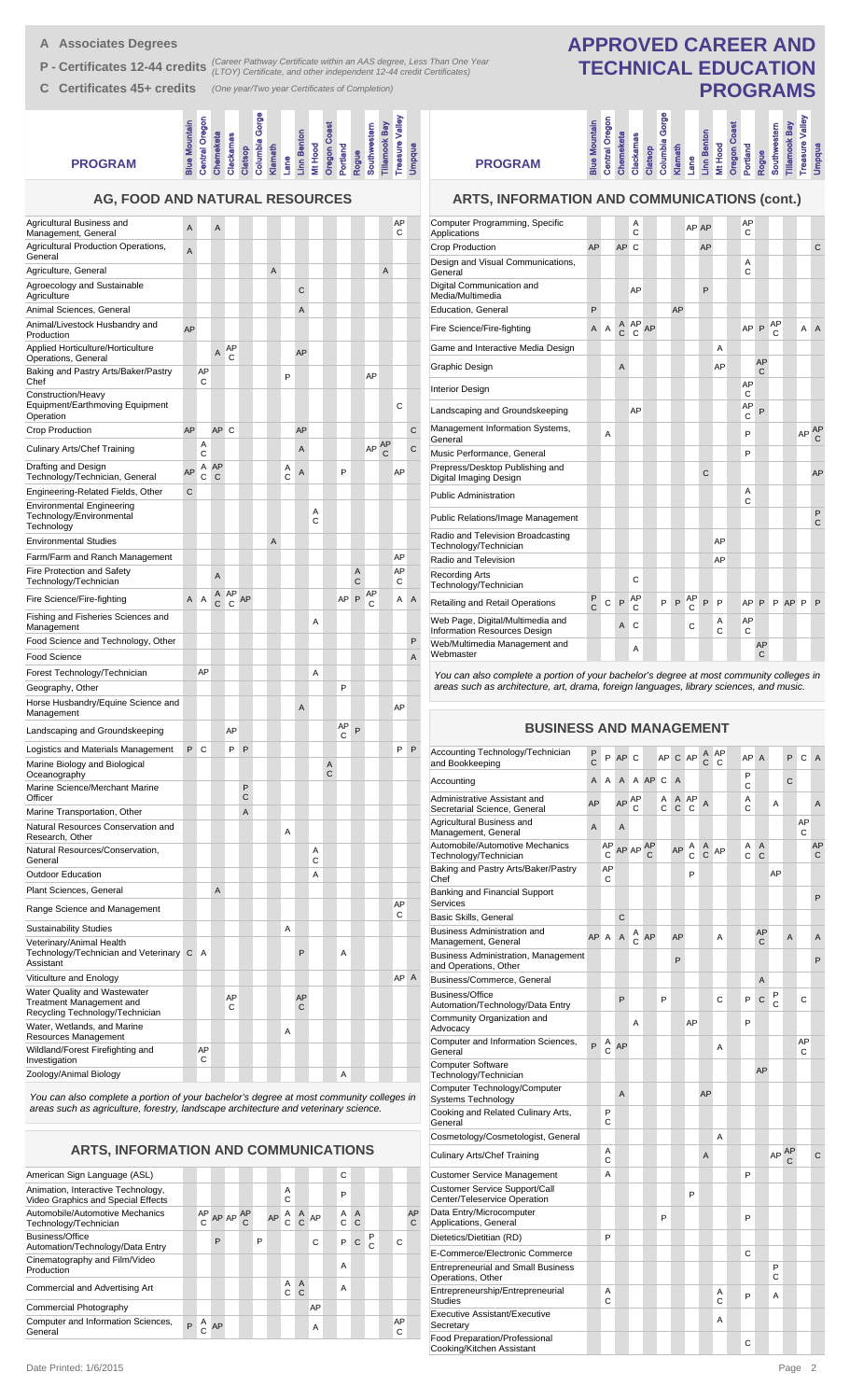**A Associates Degrees**

**P - Certificates 12-44 credits** (Career Pathway Certificate within an AAS degree, Less Than One Year<br> **P - Certificates 12-44 credits** (LTOY) Certificate, and other independent 12-44 credit Certificates)

**C Certificates 45+ credits** *(One year/Two year Certificates of Completion)*

| <b>Celtificates 40+ credits</b>                                            |                      |                |                   |              |                   |                                      | (One year/ I wo year Germicates or Completion) |                    |                    |                     |                    |                |              |                      |                        |                   | PRU                                                                                                                                                                 |  |                     |
|----------------------------------------------------------------------------|----------------------|----------------|-------------------|--------------|-------------------|--------------------------------------|------------------------------------------------|--------------------|--------------------|---------------------|--------------------|----------------|--------------|----------------------|------------------------|-------------------|---------------------------------------------------------------------------------------------------------------------------------------------------------------------|--|---------------------|
| <b>PROGRAM</b>                                                             | <b>Blue Mountain</b> | Central Oregon | Chemeketa         | Clackamas    |                   | Clatsop<br>Columbia Gorge<br>Klamath | Lane                                           | <b>Linn Benton</b> | Mt Hood            | <b>Dregon Coast</b> | Portland           | Rogue          | Southwestern | <b>Tillamook Bay</b> | <b>Treasure Valley</b> | Umpqua            | Columbia Gorge<br>Central Oregon<br><b>Blue Mountain</b><br><b>Linn Benton</b><br>Chemeketa<br>Clackamas<br>Mt Hood<br>Klamath<br>Clatsop<br>Lane<br><b>PROGRAM</b> |  | <b>Oregon Coast</b> |
| <b>BUSINESS AND MANAGEMENT (cont.)</b>                                     |                      |                |                   |              |                   |                                      |                                                |                    |                    |                     |                    |                |              |                      |                        |                   | <b>HEALTH SERVICES (cont.)</b>                                                                                                                                      |  |                     |
| General Office Occupations and<br><b>Clerical Services</b>                 | C                    | $\mathbf C$    | P<br>$\mathsf{C}$ |              | P<br>$\mathsf{C}$ | P                                    | P                                              | Ρ<br>$\mathsf{C}$  | $_{\rm c}^{\rm P}$ |                     | P                  |                | С            | P                    |                        | P<br>$\mathsf{C}$ | A<br><b>Medical Informatics</b><br>AP<br>$\mathsf{A}$<br>A                                                                                                          |  |                     |
| Hospitality<br>Administration/Management, General                          | Α<br>С               |                | A<br>C            |              |                   |                                      | Α<br>$\mathbf C$                               |                    | Α<br>$\mathbf C$   |                     |                    |                |              | AP<br>C              |                        |                   | Medical Insurance Coding<br>$C$ $C$<br>P<br>Specialist/Coder                                                                                                        |  |                     |
| Hospitality<br>Administration/Management, Other                            |                      |                |                   |              |                   |                                      | P                                              |                    |                    |                     |                    |                |              |                      |                        |                   | Medical Insurance Specialist/Medical<br>С<br><b>Biller</b>                                                                                                          |  |                     |
| Hotel/Motel<br>Administration/Management                                   |                      | Α              | P                 |              |                   |                                      |                                                |                    |                    |                     |                    |                |              |                      |                        |                   | <b>Medical Office</b><br>A<br>Management/Administration                                                                                                             |  |                     |
| Legal Administrative<br>Assistant/Secretary                                | Α                    |                |                   |              |                   |                                      | P                                              | $\overline{A}$     |                    |                     |                    |                |              |                      | Α                      |                   | <b>Medical Radiologic</b><br>Technology/Science - Radiation                                                                                                         |  |                     |
| Management Information Systems,<br>General                                 |                      | Α              |                   |              |                   |                                      |                                                |                    |                    |                     | P                  |                |              |                      |                        | AP AP<br>С        | Therapist<br>P<br><b>Medical Reception/Receptionist</b><br>C                                                                                                        |  |                     |
| Marketing, Other                                                           |                      |                |                   |              |                   |                                      | C                                              |                    |                    |                     |                    |                |              |                      |                        |                   | C<br>Medical Transcription/Transcriptionist                                                                                                                         |  |                     |
| Marketing/Marketing Management,<br>General                                 |                      | $\mathsf C$    |                   | AP<br>C      |                   | C                                    | $\mathbf C$                                    |                    |                    |                     | $_{\rm C}^{\rm A}$ | $\overline{A}$ |              |                      |                        | A                 | $_{\rm C}^{\rm P}$<br>$\mathbf C$<br>$\mathsf C$<br><b>Medical/Clinical Assistant</b><br>$\mathbf C$<br>С<br>$\overline{A}$                                         |  | P                   |
| Medical Administrative/Executive<br><b>Assistant and Medical Secretary</b> | Α<br>$\mathsf{C}$    |                | Α                 |              |                   |                                      |                                                | Α<br>$\mathsf{C}$  | Α                  |                     |                    |                | С            |                      | Α                      | A                 | Mental Health Counseling/Counselor<br>Α                                                                                                                             |  |                     |
| Medical Insurance Coding<br>Specialist/Coder                               |                      |                |                   |              |                   |                                      | P                                              |                    | $C$ $C$            |                     |                    |                |              |                      |                        | $\mathsf{C}$      | Nursing Assistant/Aide and Patient<br>Care Assistant/Aide                                                                                                           |  | P                   |
| <b>Medical Transcription/Transcriptionist</b>                              |                      | $\mathsf{C}$   |                   |              |                   |                                      |                                                |                    |                    |                     |                    |                |              |                      | Α                      |                   | Occupational Therapist Assistant<br>Α                                                                                                                               |  |                     |
| Meeting and Event Planning                                                 |                      |                |                   |              |                   |                                      |                                                |                    | $\mathsf{C}$       |                     |                    |                |              |                      |                        |                   | Ophthalmic Technician/Technologist                                                                                                                                  |  |                     |
| Office Management and Supervision                                          |                      |                |                   | P            |                   | A C                                  |                                                |                    |                    |                     | Α<br>$\mathsf{C}$  |                |              | A                    | $\mathsf{A}$           | $\mathbf C$       | A<br>C<br>$\mathbf C$<br>P<br>Pharmacy Technician/Assistant                                                                                                         |  |                     |
| Operations Management and<br>Supervision                                   |                      |                |                   | AP           |                   |                                      |                                                |                    |                    |                     |                    |                |              |                      |                        |                   | P<br>Phlebotomy/Phlebotomist                                                                                                                                        |  |                     |
| Organizational Leadership                                                  |                      |                |                   | P            |                   |                                      |                                                |                    |                    |                     |                    |                |              |                      |                        |                   | Physical Education Teaching and<br>Coaching                                                                                                                         |  |                     |
| Public Relations/Image Management                                          |                      |                |                   |              |                   |                                      |                                                |                    |                    |                     |                    |                |              |                      |                        | P                 | Physical Fitness Technician                                                                                                                                         |  |                     |
| Purchasing, Procurement/Acquisitions                                       |                      |                | Α                 |              |                   |                                      |                                                |                    |                    |                     |                    |                |              |                      |                        | $\mathsf C$       | A<br><b>Physical Therapist Assistant</b><br>Α                                                                                                                       |  |                     |
| and Contracts Management                                                   |                      |                | $\mathsf C$       |              |                   |                                      |                                                |                    |                    |                     |                    |                |              |                      |                        |                   | Radiologic Technology/Science -<br>A<br>Radiographer                                                                                                                |  |                     |
| Real Estate                                                                |                      |                |                   |              |                   |                                      |                                                |                    |                    |                     | P                  |                |              |                      |                        |                   | Registered Nursing, Nursing                                                                                                                                         |  |                     |
| Receptionist                                                               |                      |                |                   |              |                   |                                      |                                                |                    |                    |                     |                    |                | P            |                      |                        |                   | Administration, Nursing Research and                                                                                                                                |  | P                   |
| Resort Management                                                          |                      |                |                   |              |                   |                                      |                                                |                    | Α<br>C             |                     |                    |                |              |                      |                        |                   | Clinical Nursing, Other<br>$_{\rm c}^{\rm A}$<br>$\,$ A<br>A A<br>Registered Nursing/Registered Nurse<br>A A<br>A A                                                 |  | A A                 |
| Restaurant, Culinary, and Catering<br>Management/Manager                   |                      |                |                   |              |                   |                                      | AP                                             |                    | Α<br>С             |                     |                    |                |              |                      |                        |                   | Renal/Dialysis<br>C                                                                                                                                                 |  |                     |
| <b>Restaurant/Food Services</b>                                            |                      |                |                   |              |                   |                                      | A                                              |                    |                    |                     |                    |                |              |                      |                        |                   | Technologist/Technician                                                                                                                                             |  |                     |
| Management                                                                 |                      |                |                   | AP           |                   |                                      |                                                |                    |                    |                     |                    |                |              |                      |                        |                   | Respiratory Care Therapy/Therapist<br>Α<br>Α<br>Sport and Fitness<br>Α                                                                                              |  |                     |
| Retailing and Retail Operations                                            | $_{\rm C}^{\rm P}$   | C              | P                 | $\mathsf{C}$ |                   | P                                    | AC<br>$\mathsf P$                              | $\mathsf P$        | P                  |                     | AP P               |                | P            | AP P                 |                        | P                 | C<br>Administration/Management                                                                                                                                      |  |                     |
| Small Business<br>Administration/Management                                |                      |                |                   |              |                   |                                      |                                                |                    |                    |                     |                    |                | P            |                      |                        |                   | Substance Abuse/Addiction<br>A A<br>c c<br>Counseling                                                                                                               |  |                     |
| Taxation                                                                   |                      |                | P                 |              |                   |                                      |                                                |                    |                    |                     |                    |                |              |                      |                        |                   | Surgical Technology/Technologist<br>Α                                                                                                                               |  |                     |
| <b>Tourism and Travel Services</b><br>Management                           |                      |                | AP<br>C           |              |                   |                                      |                                                |                    | Α<br>С             |                     |                    |                |              |                      |                        |                   | Veterinary/Animal Health<br>P<br>Technology/Technician and Veterinary C A                                                                                           |  |                     |
| Web Page, Digital/Multimedia and<br>Information Resources Design           |                      |                |                   | A C          |                   |                                      | С                                              |                    | Α<br>С             |                     | AP<br>C            |                |              |                      |                        |                   | Assistant<br>С<br>Youth Services/Administration                                                                                                                     |  |                     |
| Word Processing                                                            |                      |                |                   |              |                   | P                                    |                                                |                    |                    |                     | P                  |                |              |                      |                        |                   |                                                                                                                                                                     |  |                     |
|                                                                            |                      |                |                   |              |                   |                                      |                                                |                    |                    |                     |                    |                |              |                      |                        |                   | You can also complete a portion of your bachelor's degree at most com                                                                                               |  |                     |

*You can also complete a portion of your bachelor's degree at most community colleges in areas such as business administration and economics.*

#### **HEALTH SERVICES**

| Allied Health and Medical Assisting<br>Services, Other                     |        |         |                     |                    |    |   |              |        |              |   |              |         |                    | P       |              |              |   |
|----------------------------------------------------------------------------|--------|---------|---------------------|--------------------|----|---|--------------|--------|--------------|---|--------------|---------|--------------------|---------|--------------|--------------|---|
| Biotechnology                                                              |        |         |                     |                    |    |   |              |        |              |   |              | AP      |                    |         |              |              |   |
| Clinical/Medical Laboratory Assistant                                      |        |         | P                   | C                  |    |   |              |        |              |   |              |         | P                  |         |              |              |   |
| Clinical/Medical Laboratory Science<br>and Allied Professions. Other       |        |         |                     |                    |    |   |              |        | P            |   |              |         |                    |         |              |              |   |
| Clinical/Medical Laboratory Technician                                     |        |         |                     |                    |    |   |              |        |              |   |              | A       |                    |         |              |              |   |
| <b>Community Health</b><br>Services/Liaison/Counseling                     |        |         | P                   |                    |    |   |              |        |              | P |              |         |                    |         |              |              |   |
| Dental Assisting/Assistant                                                 | C      | C       | $\mathsf{C}$        | C                  |    |   |              | C      | $\mathsf{C}$ |   |              | C       | P<br>$\mathsf{C}$  |         |              |              | C |
| Dental Hygiene/Hygienist                                                   |        |         |                     |                    |    |   |              | Α      |              | A |              | AP      |                    |         |              |              |   |
| Dental Laboratory<br>Technology/Technician                                 |        |         |                     |                    |    |   |              |        |              |   |              | A<br>C  |                    |         |              |              |   |
| <b>Emergency Medical</b><br>Technology/Technician (EMT<br>Paramedic)       | C      | A       | $\overline{A}$      | $_{\rm C}^{\rm A}$ |    | C | $\mathsf{C}$ | Α<br>Ċ |              |   |              | Α<br>C  | AP<br>$\mathsf{C}$ | AP      | $\mathsf{C}$ | $\mathsf{C}$ | A |
| Fire Science/Fire-fighting                                                 | A      | A       | Α<br>$\overline{C}$ | AP<br>С            | AP |   |              |        |              |   |              | AP P    |                    | AP<br>C |              | A            | A |
| Gerontology                                                                |        |         |                     | P<br>C             |    |   |              |        |              |   |              | AP      |                    |         |              |              |   |
| <b>Health Aide</b>                                                         |        |         |                     |                    |    |   |              |        |              |   |              |         |                    | Ċ       |              |              |   |
| Health and Medical Administrative<br>Services, Other                       |        |         |                     |                    |    |   |              | P      |              |   |              |         |                    |         |              |              |   |
| Health and Physical Education,<br>General                                  |        |         |                     | C                  |    |   |              | P<br>C |              |   |              | AP<br>C |                    | P       |              |              |   |
| <b>Health Information/Medical Records</b><br>Technology/Technician         |        | AP<br>C |                     |                    |    | P | A            | Α<br>C |              |   |              | A       |                    |         |              |              |   |
| Health Services/Allied Health/Health<br>Sciences, General                  |        |         |                     |                    |    |   |              |        |              |   |              |         | P                  |         |              |              |   |
| Licensed Practical/Vocational Nurse<br>Training                            |        | Ċ       | $\mathsf{C}$        |                    | Ċ  | C | $\mathsf{C}$ | C      |              | Ċ | $\mathsf{C}$ |         | C                  |         |              |              | P |
| Massage Therapy/Therapeutic<br>Massage                                     |        | Α<br>C  |                     |                    |    |   |              |        |              |   |              |         | P<br>C             |         |              |              |   |
| Maternal/Child Health and Neonatal<br>Nurse/Nursing                        |        |         |                     |                    |    |   |              |        |              |   |              | P       |                    |         |              |              |   |
| Medical Administrative/Executive<br><b>Assistant and Medical Secretary</b> | A<br>C |         | A                   |                    |    |   |              |        | Α<br>C       | A |              |         |                    | Ċ       |              | A            | A |

## **APPROVED CAREER AND TECHNICAL EDUCATION PROGRAMS**

| <b>PROGRAM</b>                                                                                 | 3lue Mountain | Central Oregor | Chemeketa | Clackamas | Clatsop             | Columbia Gorge | Klamath | Lane   | Linn Benton    | Mt Hood | <b>Oregon Coast</b> | Portland | Rogue        | Southwestern | <b>Tillamook Bay</b> | Treasure Valley | <b>Pubdua</b> |
|------------------------------------------------------------------------------------------------|---------------|----------------|-----------|-----------|---------------------|----------------|---------|--------|----------------|---------|---------------------|----------|--------------|--------------|----------------------|-----------------|---------------|
| <b>HEALTH SERVICES (cont.)</b>                                                                 |               |                |           |           |                     |                |         |        |                |         |                     |          |              |              |                      |                 |               |
| <b>Medical Informatics</b>                                                                     |               |                | A         |           |                     |                |         | AP     | A              | A       |                     | A        | A<br>Ċ       | A            |                      |                 | A             |
| Medical Insurance Coding<br>Specialist/Coder                                                   |               |                |           |           |                     |                |         | P      | C              | C       |                     |          |              |              |                      |                 | C             |
| Medical Insurance Specialist/Medical<br><b>Biller</b>                                          |               |                |           |           |                     |                |         |        |                | С       |                     |          |              |              |                      |                 |               |
| <b>Medical Office</b><br>Management/Administration                                             |               |                | A         |           |                     |                |         |        |                |         |                     |          |              |              |                      |                 |               |
| Medical Radiologic<br>Technology/Science - Radiation<br>Therapist                              |               |                |           |           |                     |                |         |        |                |         |                     | A        |              |              |                      |                 |               |
| <b>Medical Reception/Receptionist</b>                                                          |               |                |           |           |                     |                |         |        |                | P<br>C  |                     |          |              | P            |                      |                 | C             |
| Medical Transcription/Transcriptionist                                                         |               | C              |           |           |                     |                |         |        |                |         |                     |          |              |              |                      | A               |               |
| <b>Medical/Clinical Assistant</b>                                                              |               | C              |           | Ċ         | P<br>$\overline{C}$ | C              |         | C      | $\overline{A}$ |         | P                   | C        | P            | AP           |                      |                 |               |
| Mental Health Counseling/Counselor                                                             |               |                |           |           |                     |                |         |        |                | Α       |                     |          |              |              |                      |                 |               |
| Nursing Assistant/Aide and Patient<br>Care Assistant/Aide                                      |               |                |           |           |                     |                |         |        |                |         | P                   |          |              |              |                      |                 |               |
| Occupational Therapist Assistant                                                               |               |                |           |           |                     |                |         |        | A              |         |                     |          |              |              |                      |                 |               |
| Ophthalmic Technician/Technologist                                                             |               |                |           |           |                     |                |         |        |                |         |                     | A        |              |              |                      |                 |               |
| Pharmacy Technician/Assistant                                                                  |               | C              | Α<br>Ċ    |           |                     |                |         |        | P              |         |                     |          |              | C            |                      |                 |               |
| Phlebotomy/Phlebotomist                                                                        |               |                |           |           |                     |                |         |        | P              |         |                     |          |              | C            |                      |                 |               |
| Physical Education Teaching and<br>Coaching                                                    |               |                |           |           |                     |                |         |        |                |         |                     |          |              |              |                      |                 | C             |
| Physical Fitness Technician                                                                    |               |                |           |           |                     |                |         |        |                |         |                     |          | P            |              |                      |                 |               |
| <b>Physical Therapist Assistant</b>                                                            |               |                |           |           |                     |                |         | A      |                | A       |                     |          |              |              |                      |                 |               |
| Radiologic Technology/Science -<br>Radiographer                                                |               |                |           |           |                     |                |         |        | A              |         |                     | P        |              |              |                      |                 |               |
| Registered Nursing, Nursing<br>Administration, Nursing Research and<br>Clinical Nursing, Other |               |                |           |           |                     |                |         |        |                |         | P                   |          |              |              |                      |                 |               |
| Registered Nursing/Registered Nurse                                                            | A             | A              | Α         | Α<br>Ċ    | A                   | A              |         | A      | A              | A       | A                   | A        | A            | A            |                      | A               | A             |
| Renal/Dialysis<br>Technologist/Technician                                                      |               |                | Ċ         |           |                     |                |         |        |                |         |                     |          |              |              |                      |                 |               |
| Respiratory Care Therapy/Therapist                                                             |               |                |           |           |                     |                |         | A      |                | A       |                     |          |              |              |                      |                 |               |
| <b>Sport and Fitness</b><br>Administration/Management                                          |               |                |           |           |                     |                |         | Α<br>C |                |         |                     |          |              |              |                      |                 |               |
| Substance Abuse/Addiction<br>Counseling                                                        |               | Α<br>C         | A<br>C    |           |                     |                |         |        |                |         |                     | AP       | $\mathsf{C}$ |              |                      | Α               |               |
| Surgical Technology/Technologist                                                               |               |                |           |           |                     |                |         |        |                | Α       |                     |          |              |              |                      |                 |               |
| Veterinary/Animal Health<br>Technology/Technician and Veterinary C<br>Assistant                |               | A              |           |           |                     |                |         |        | P              |         |                     | Α        |              |              |                      |                 |               |

*You can also complete a portion of your bachelor's degree at most community colleges in areas such as biology, chemistry, dentistry, health and physical education, optometry, occupational therapy and pharmacy.*

#### **HUMAN RESOURCES**

| Adult Development and Aging                                              |         |        |                      |         |    |      |              | P      |               |              |   |         |                |         |    |                     |                |
|--------------------------------------------------------------------------|---------|--------|----------------------|---------|----|------|--------------|--------|---------------|--------------|---|---------|----------------|---------|----|---------------------|----------------|
| <b>Basic Skills, General</b>                                             |         |        | C                    |         |    |      |              |        |               |              |   |         |                |         |    |                     |                |
| <b>Career Exploration/Awareness Skills</b>                               | P       |        |                      | C       | C  |      |              | C      | $\frac{P}{C}$ | $\mathsf{C}$ | P | C       | C              | P       |    |                     |                |
| Child Care and Support Services<br>Management                            |         | A      | AP<br>$\overline{C}$ | AP      |    |      |              | A<br>C |               |              |   |         | AP<br>C        |         |    |                     | AP<br>C        |
| Child Care Provider/Assistant                                            |         |        |                      |         | C  |      | $\mathsf{C}$ | P      |               |              |   |         |                | AP<br>C |    |                     |                |
| <b>Child Development</b>                                                 |         |        |                      |         |    |      |              | P      |               |              |   |         |                |         |    |                     |                |
| Community Organization and<br>Advocacy                                   |         |        |                      | A       |    |      |              | AP     |               |              |   | P       |                |         |    |                     |                |
| Corrections and Criminal Justice,<br>Other                               |         |        |                      |         |    |      | P<br>Ċ       |        |               |              |   |         |                |         |    |                     |                |
| Corrections                                                              |         |        | AP                   | Α<br>Ċ  |    |      | A            |        |               |              |   |         |                |         |    |                     |                |
| Criminal Justice/Police Science                                          |         |        | AP                   | A<br>Ċ  |    |      | C            |        |               |              |   |         | $\overline{A}$ | A       |    | Α<br>$\overline{C}$ | $\overline{A}$ |
| <b>Criminal Justice/Safety Studies</b>                                   | AP      | A      | A                    |         |    |      |              | А      | A             |              |   | AP AP   |                |         | AP |                     |                |
| <b>Culinary Arts/Chef Training</b>                                       |         | A<br>C |                      |         |    |      |              |        | A             |              |   |         |                | AP      | AP |                     | $\mathsf{C}$   |
| Early Childhood Education and<br>Teaching                                | AP<br>C | P      |                      |         |    | A AP |              |        | C             | AP AP<br>C   |   | AP      |                |         |    |                     |                |
| <b>Education, General</b>                                                | P       |        |                      |         |    |      | AP           |        |               |              |   |         |                |         |    |                     |                |
| Education/Teaching of Individuals with<br>Speech or Language Impairments |         |        | A<br>C               |         |    |      |              |        |               |              |   |         |                |         |    |                     |                |
| Elementary Education and Teaching                                        |         |        |                      |         |    |      |              |        |               |              |   |         |                |         |    | AP<br>C             |                |
| Fire Protection and Safety<br>Technology/Technician                      |         |        | A                    |         |    |      |              |        |               |              |   |         | A<br>Ċ         |         |    | AP<br>C             |                |
| Fire Science/Fire-fighting                                               | A       | A      | Α<br>$\overline{C}$  | AP<br>C | AP |      |              |        |               |              |   | AP      | P              | AP<br>C |    | А                   | $\overline{A}$ |
| <b>Funeral Service and Mortuary</b><br>Science, General                  |         |        |                      |         |    |      |              |        |               | A            |   |         |                |         |    |                     |                |
| Gerontology                                                              |         |        |                      | P<br>Ċ  |    |      |              |        |               |              |   | AP      |                |         |    |                     |                |
| Health and Physical Education,<br>General                                |         |        |                      | C       |    |      |              | P<br>Ć |               |              |   | AP<br>C |                | P       |    |                     |                |